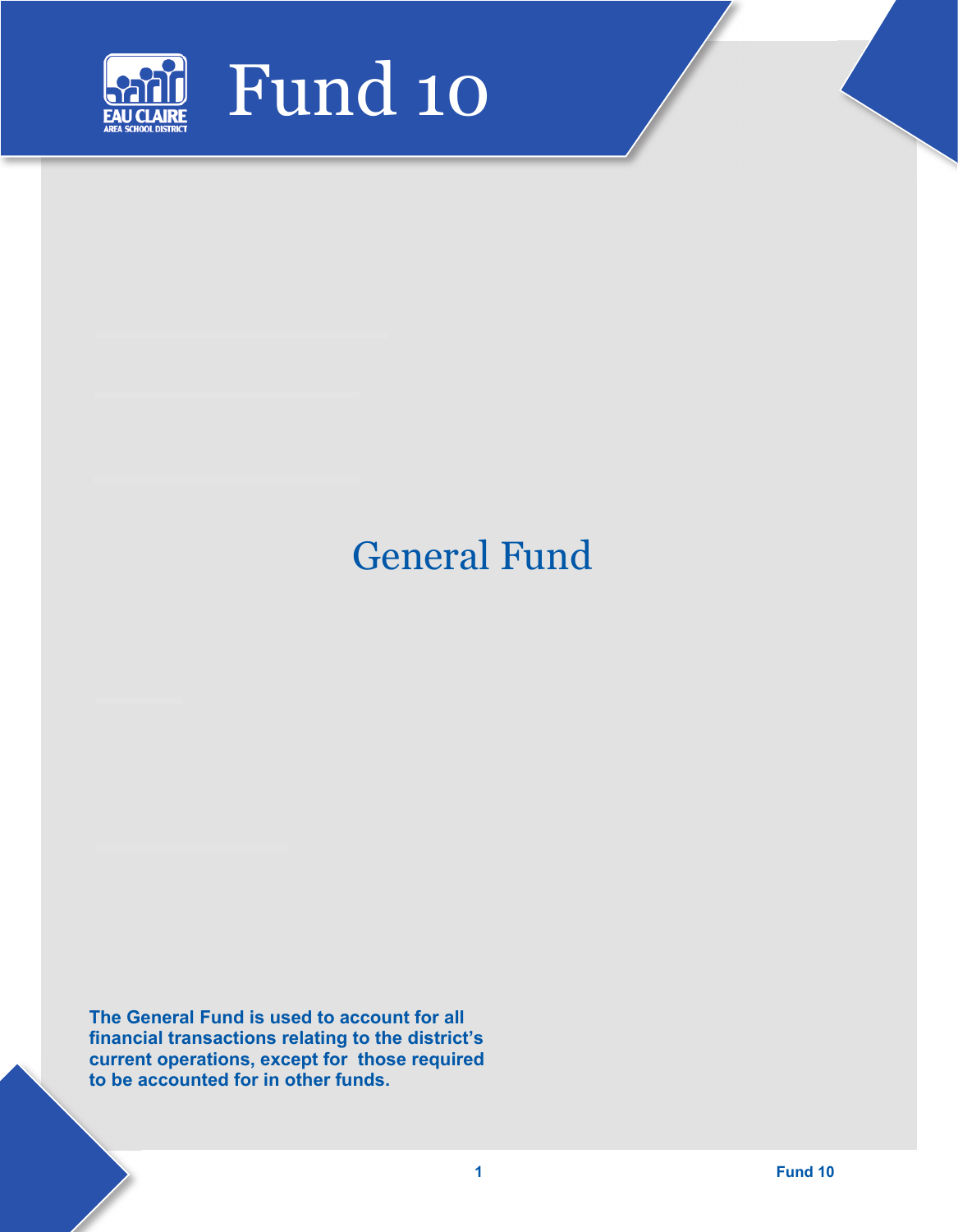

# General Fund Revenue Summary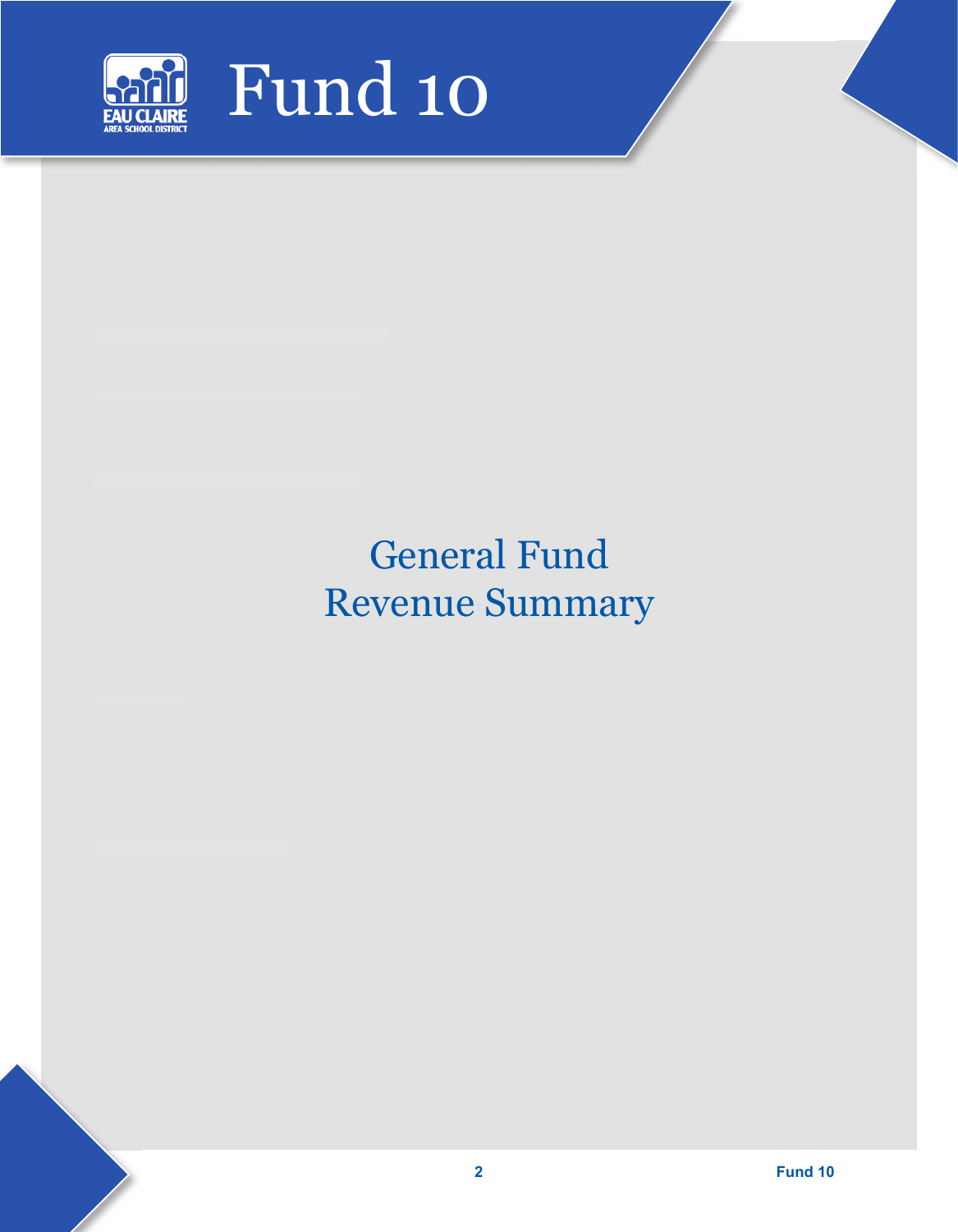## **COMPARATIVE BUDGET REPORT**

GENERAL FUND REVENUE SUMMARY

|    |          |                                       |               | 2021          | 2021           |               |               |
|----|----------|---------------------------------------|---------------|---------------|----------------|---------------|---------------|
|    |          |                                       | 2020          | Adopted       | <b>Revised</b> | 2021          | 2022          |
|    |          |                                       | <b>Actual</b> | <b>Budget</b> | <b>Budget</b>  | <b>Actual</b> | <b>Budget</b> |
| 10 | 10211    | PROPERTY TAX                          | 53,850,408.00 | 52,871,038    | 52,871,038     | 52,871,038.00 | 53,502,993    |
| 10 | 10212    | PROPERTY TAX CHARGEBACK               | 15,973.00     | 40,363        | 40,363         | 40,363.00     | 5,588         |
| 10 | 10213    | <b>MOBILE HOME TAX</b>                | 56,681.76     | 56,000        | 56,000         | 50,852.83     | 55,000        |
| 10 | 10219    | <b>OTHER TAXES</b>                    | 0.00          |               |                | 740,373.50    |               |
| 10 | 10241    | REGULAR TUITION INDIVIDUAL            | 0.00          |               |                | 0.00          |               |
| 10 | 10244    | <b>SERVICES TO OTHER GOV AGENCIES</b> | 0.00          |               | 20,470         | 13,631.47     |               |
| 10 | 10249    | <b>TRANSPORTATION FEES-PRIV AG</b>    | 5,408.64      | 5,000         | 5,000          | 7,497.50      | 7,500         |
| 10 | 10260    | <b>LIBRARY BOOK RESALE</b>            | 4,004.78      | 9,000         | 9,000          | 1,996.67      | 5,000         |
| 10 | 10263    | <b>EDUCATIONAL PROGRAM SALES</b>      | 2,250.00      |               |                | 1,118.00      |               |
| 10 | 10271    | COCURRICULAR ADMISSIONS               | 140,558.69    |               |                | 16,876.57     | 115,000       |
| 10 | 10272    | <b>COMMUNITY SERVICE FEES</b>         | 0.00          |               |                | 0.00          |               |
| 10 | 10273    | <b>COCURRIC PARTICIPATION FEE</b>     | 209,006.02    |               |                | 9,326.38      | 255,000       |
| 10 | 10274    | <b>INVITATIONAL MEET INCOME</b>       | 23,290.00     |               |                | 1,980.00      |               |
| 10 | 10280    | <b>INTEREST INCOME</b>                | 105,336.59    | 60,000        | 60,000         | 22,692.11     | 20,000        |
| 10 | 10291    | <b>GIFTS</b>                          | 87,899.69     | 108,726       | 108,726        | 80,981.70     | 79,313        |
| 10 | 10292    | <b>STUDENT FEE</b>                    | 123,894.00    | 122,861       | 122,861        | 106,044.44    | 113,000       |
| 10 | 10293    | <b>RENTAL</b>                         | 19,363.25     | 9,500         | 9,500          | 11,218.10     | 31,000        |
| 10 | 10294    | <b>MATERIALS FEE</b>                  | 0.00          |               |                | 0.00          |               |
| 10 | 10296    | STUDENT PARKING PERMIT                | 41,835.00     |               |                | 0.00          | 39,000        |
| 10 | 10297    | <b>STUDENT FINES</b>                  | 2,648.56      | 3,000         | 3,000          | 19,291.59     | 7,000         |
| 10 | 102      | <b>LOCAL SOURCE</b>                   | 54,688,557.98 | 53,285,488    | 53,305,958     | 53,995,281.86 | 54,235,394    |
|    |          |                                       |               |               |                |               |               |
| 10 | 10317    | TRANS OF FED AID FR WI DIST           | 0.00          |               |                | 0.00          |               |
| 10 | 10341    | <b>GENERAL TUITION NON OPEN ENR</b>   | 26,500.00     | 21,800        | 21,800         | 31,120.00     | 26,000        |
| 10 | 10345    | <b>GENERAL TUITION OPEN ENR</b>       | 2,361,024.00  | 2,274,137     | 2,274,137      | 2,181,855.00  | 2,634,791     |
| 10 | 10390    | OTHER REVENUE FR WI DIST              | 16,374.04     |               |                | 11,657.97     |               |
| 10 | 103      | <b>INTERDISTRICTS WITHIN WI</b>       | 2,403,898.04  | 2,295,937     | 2,295,937      | 2,224,632.97  | 2,660,791     |
| 10 | 10515    | STATE AID TRANS THRU CESA             | 0.00          |               |                | 0.00          |               |
| 10 | 10517    | TRANS OF FED AID FR CESA              | 0.00          |               |                | 0.00          |               |
| 10 | 10541    | <b>INSTRUCTIONAL SERVICES CESA</b>    | 15,120.00     |               |                | 0.00          |               |
| 10 | 10590    | OTHER CESA REVENUE                    | 0.00          |               |                | 0.00          |               |
| 10 | 105      | <b>INTERMEDIATE SOURCE</b>            | 15,120.00     |               |                | 0.00          |               |
|    | 10 10612 | <b>TRANSPORTATION AID</b>             | 261,995.91    | 253,300       | 253,300        | 275,521.00    | 268,595       |
| 10 | 10613    | <b>LIBRARY AID</b>                    | 533,284.00    | 468,849       | 481,310        | 478,500.00    | 478,866       |
| 10 | 10618    | BILINGUAL/ BICULTURAL AID             | 187,279.80    | 192,337       | 192,337        | 188,307.96    | 182,948       |
|    | 10619    | OTHER STATE CATEGORICAL AID           | 81,808.87     |               |                |               |               |
| 10 |          |                                       |               | 1,252         | 1,252          | 35,746.44     | 2,683         |
| 10 | 10621    | EQUALIZED AID                         | 63,121,977.00 | 66,664,242    | 66,664,242     | 66,664,242.00 | 66,399,909    |
| 10 | 10623    | SPECIAL ADJUSTMENT AID                | 0.00          |               |                | 0.00          |               |
| 10 | 10630    | STATE SPECIAL PROJ GRANTS             | 217,283.46    | 167,856       | 224,321        | 232,131.53    | 221,705       |
| 10 | 10641    | STATE TUITION FUND 10                 | 212,910.00    | 200,000       | 200,000        | 232,444.00    | 162,000       |
| 10 | 10650    | <b>STATE SAGE AID</b>                 | 1,482,974.22  | 1,484,483     | 2,323,068      | 1,567,391.21  | 1,319,178     |
| 10 | 10660    | STATE REVENUE THRU LOCAL GVT          | 16,612.69     | 19,500        | 19,500         | 16,303.05     | 18,000        |
| 10 | 10691    | STATE COMPUTER AID                    | 880,938.10    | 851,394       | 851,394        | 851,394.39    | 936,755       |
| 10 | 10695    | PER PUPIL ADJUSTMENT AID              | 8,467,704.00  | 8,420,216     | 8,420,216      | 8,422,442.00  | 8,354,920     |
| 10 | 10699    | OTHER STATE REVENUE                   | 579,335.70    | 34,342        | 87,701         | 87,700.50     |               |
| 10 | 106      | <b>STATE SOURCE</b>                   | 76,044,103.75 | 78,757,771    | 79,718,641     | 79,052,124.08 | 78,345,559    |
| 10 | 10713    | FEDERAL VOCATIONAL AID                | 108,201.96    | 91,525        | 91,217         | 86,218.80     | 36,426        |
| 10 | 10718    | FEDERAL ARRA REVENUE                  | 0.00          |               |                | 0.00          |               |
| 10 | 10730    | FED SPECIAL PROJ AID                  | 468,368.83    | 1,584,411     | 3,575,500      | 3,457,317.71  | 4,739,710     |
| 10 | 10751    | FED TITLE 1 AID                       | 1,856,583.96  | 1,375,619     | 1,032,631      | 705,640.38    | 1,624,324     |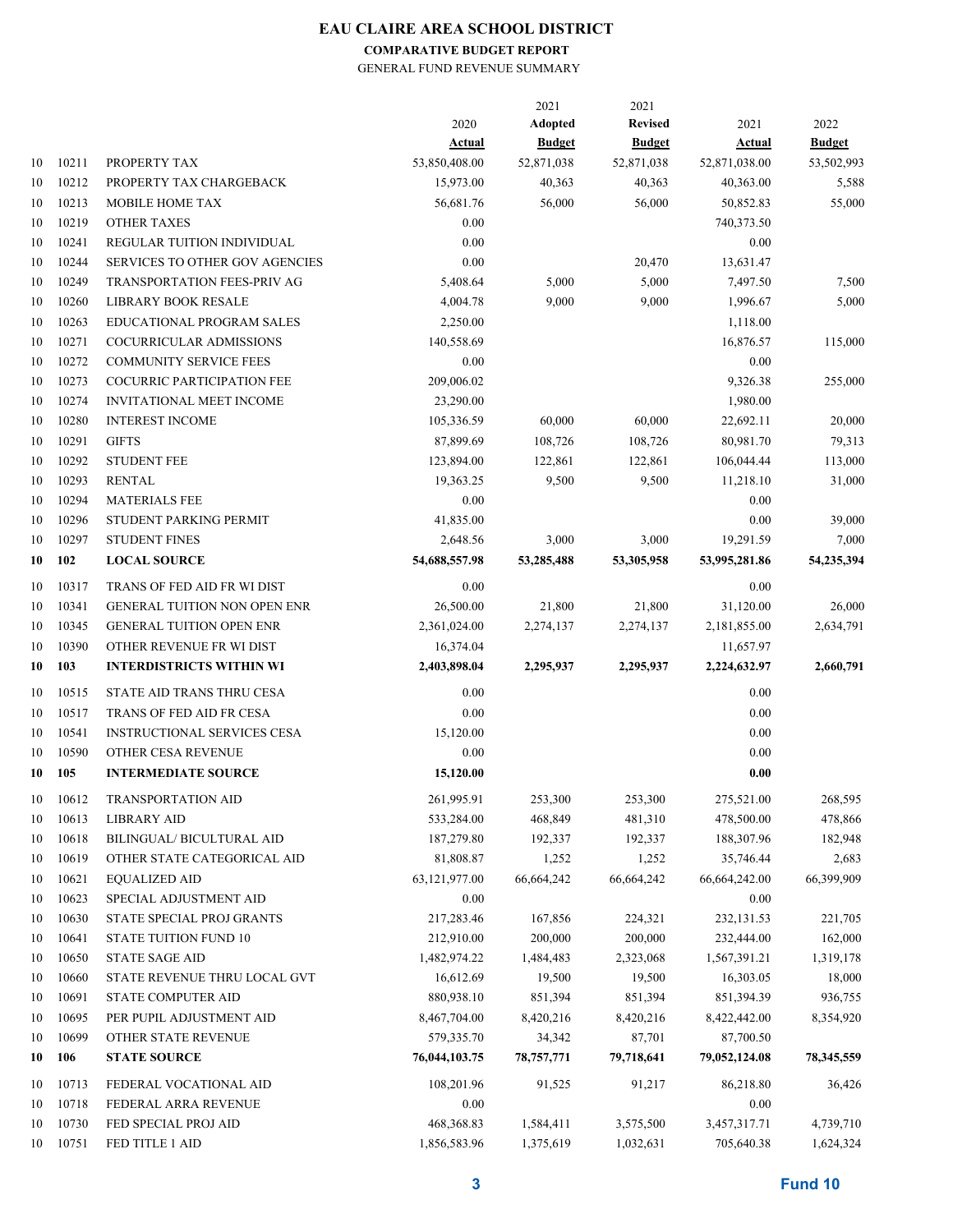## **COMPARATIVE BUDGET REPORT**

GENERAL FUND REVENUE SUMMARY

| 10 |       | <b>GENERAL FUND</b>           | 139,602,995.66 | 143,524,078    | 146,281,871    | 146,954,855.72 | 144,215,353   |  |
|----|-------|-------------------------------|----------------|----------------|----------------|----------------|---------------|--|
| 10 | 109   | <b>OTHER REVENUE</b>          | 1,321,666.13   | 1,516,185      | 1,516,185      | 2,199,427.05   | 1,879,504     |  |
| 10 | 10991 | <b>ADVERTISING</b>            | 92,500.00      | 4,500          | 4,500          | 71,625.00      | 41,000        |  |
| 10 | 10990 | <b>MISCELLANEOUS</b>          | 837,839.68     | 669,373        | 669,373        | 1,069,807.28   | 986,355       |  |
| 10 | 10972 | REFUND PRIOR YR NONDEDUCTIBLE | 1,005.24       |                |                | 291.72         |               |  |
| 10 | 10971 | REFUND PRIOR YR RECEIPT       | 390,216.36     | 842,312        | 842,312        | 956,943.05     | 852,149       |  |
| 10 | 10968 | PREMIUM ON NONREFINANCED DEBT | 0.00           |                |                | 0.00           |               |  |
| 10 | 10964 | <b>INSURANCE RECOVERIES</b>   | 104.85         |                |                | 100,760.00     |               |  |
| 10 | 108   | <b>OTHER SOURCES</b>          | 1,916,730.23   | 4,117,142      | 4,245,802      | 4,373,180.08   | 186,565       |  |
| 10 | 10878 | PROCEEDS FR CAPITAL LEASE     | 1,289,842.17   | 4,066,142      | 4,194,802      | 4,345,566.51   | 55,000        |  |
| 10 | 10869 | <b>OTHER SALES</b>            | 626,888.06     | 51,000         | 51,000         | 27,613.57      | 131,565       |  |
| 10 | 107   | <b>FEDERAL SOURCE</b>         | 3,212,919.53   | 3,551,555      | 5,199,348      | 5,110,209.68   | 6,907,540     |  |
| 10 | 10790 | OTHER FEDERAL REVENUE         | 3,603.42       |                |                | 7,089.35       | 7,080         |  |
| 10 | 10780 | FED AID THRU STATE AGENCIES   | 776,161.36     | 500,000        | 500,000        | 853,943.44     | 500,000       |  |
| 10 | 10770 | FED AID THRU LOCAL GOV        | 0.00           |                |                | 0.00           |               |  |
| 10 | 10752 | FED TITLE V AID               | 0.00           |                |                | 0.00           |               |  |
|    |       |                               | Actual         | <b>Budget</b>  | <b>Budget</b>  | Actual         | <b>Budget</b> |  |
|    |       |                               | 2020           | <b>Adopted</b> | <b>Revised</b> | 2021           | 2022          |  |
|    |       |                               |                | 2021           | 2021           |                |               |  |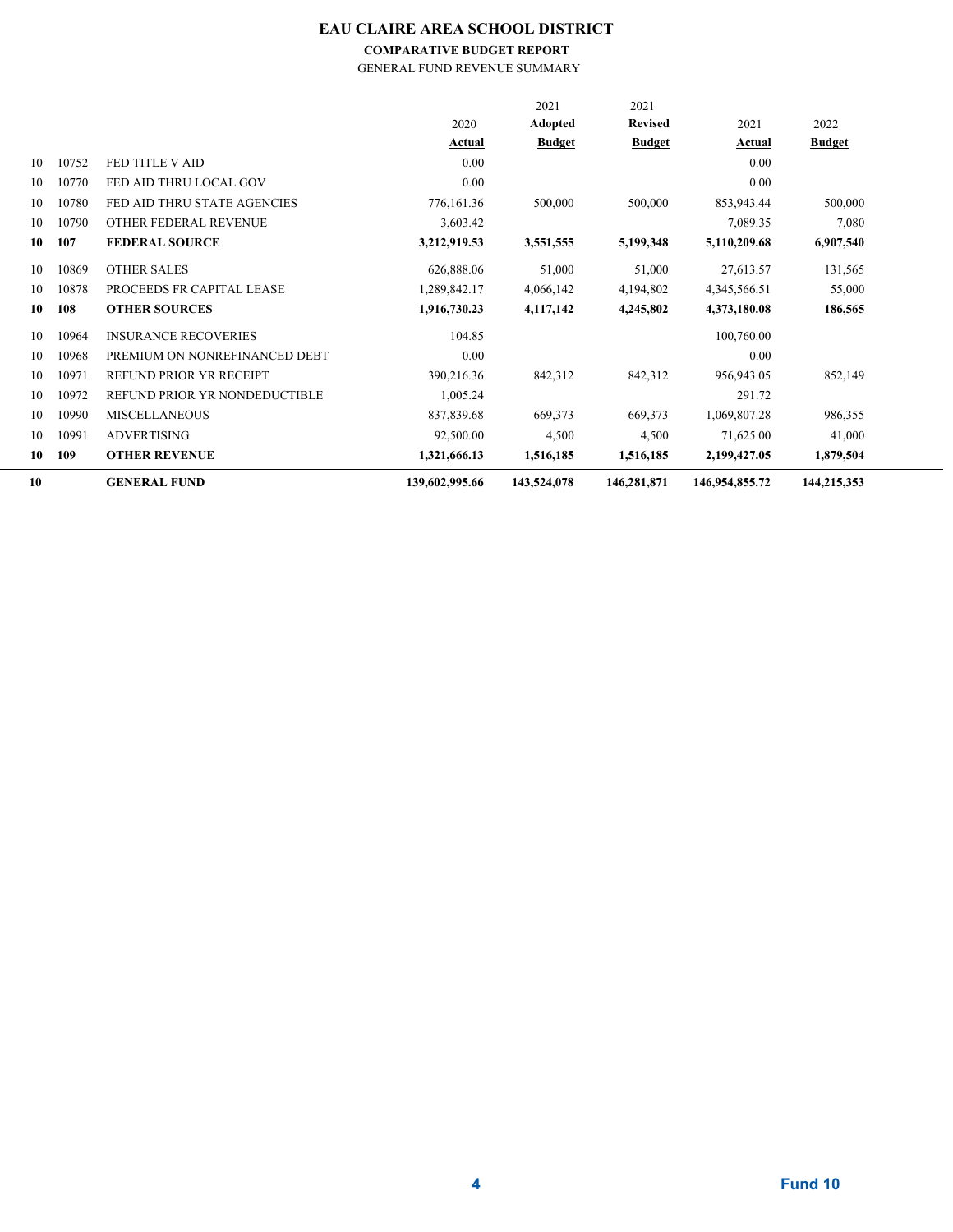

# General Fund Expenditure Summary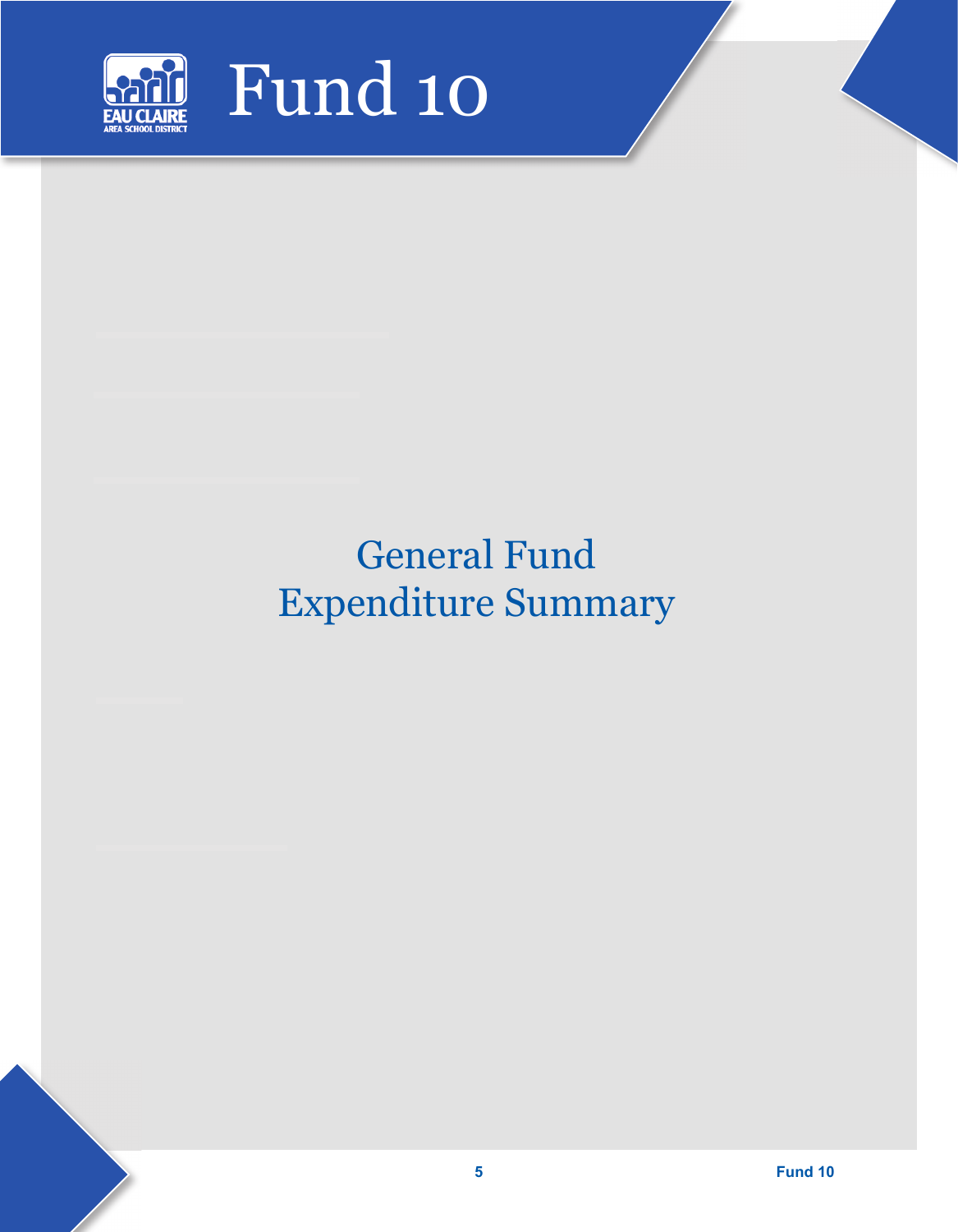#### **COMPARATIVE BUDGET REPORT**

|    |       |                                    |                 | 2021          | 2021           |               |               |
|----|-------|------------------------------------|-----------------|---------------|----------------|---------------|---------------|
|    |       |                                    | 2020            | Adopted       | <b>Revised</b> | 2021          | 2022          |
|    |       |                                    | <b>Actual</b>   | <b>Budget</b> | <b>Budget</b>  | <b>Actual</b> | <b>Budget</b> |
| 10 | 20111 | <b>TEACHER SALARY</b>              | 37,551,905.22   | 38,947,056    | 38,994,184     | 37,918,384.24 | 39,023,774    |
| 10 | 20112 | <b>MANAGEMENT SALARY</b>           | 5,009,008.75    | 5,004,615     | 4,973,930      | 4,949,715.56  | 5,553,609     |
| 10 | 20113 | TECHNICAL\OTHER PROF SALARY        | 945,294.42      | 980,745       | 980,745        | 864,441.27    | 1,055,608     |
| 10 | 20114 | <b>EXECUTIVE ASSISTANT SALARY</b>  | 326, 334. 14    | 331,495       | 331,495        | 358,600.34    | 450,113       |
| 10 | 20115 | CLERICAL CLASSIFIED SALARY         | 2,089,789.77    | 2,197,194     | 2,199,743      | 2,118,420.47  | 2,174,030     |
| 10 | 20116 | TECHNICAL CLASSIFIED SALARY        | 596,278.32      | 626,586       | 636,713        | 597,663.76    | 639,626       |
| 10 | 20117 | AIDE CLASSIFIED SALARY             | 2,016,649.46    | 2,167,818     | 2,282,824      | 1,796,217.36  | 1,959,421     |
| 10 | 20119 | <b>CUST\MAINT SALARY</b>           | 3,624,656.55    | 3,852,788     | 3,853,990      | 3,622,676.61  | 3,782,972     |
| 10 | 20120 | PARTNERSHIP COORD SALARY           | 432,605.73      | 438,949       | 438,949        | 444,279.33    | 421,308       |
| 10 | 20121 | <b>CROSSING GUARD SALARY</b>       | 73,481.51       | 94,739        | 94,739         | 66,243.02     | 88,353        |
| 10 | 20122 | MONITOR\NOON HR SUPV SALARY        | 22,690.37       | 22,945        | 22,945         | 22,743.01     |               |
| 10 | 20123 | <b>INTERN SALARIES</b>             | 11,614.79       | 11,256        | 11,256         | 48,802.60     |               |
| 10 | 20131 | TEACHER CURRIC WRITNG SALARY       | 148,225.00      | 246,450       | 332,350        | 136,773.28    | 154,900       |
| 10 | 20132 | <b>EVENT WORKER SALARY</b>         | 99,400.23       | 106,639       | 106,639        | 84,524.13     | 130,381       |
| 10 | 20133 | TEACHER COCURRICULAR SALARY        | 767,300.44      | 721,342       | 721,342        | 658,835.90    | 878,760       |
| 10 | 20134 | TEACHER UNIT LEADER SALARY         | 0.00            |               |                | 0.00          |               |
| 10 | 20135 | TEACHER TEAM LEADER SALARY         | 0.00            |               |                | 0.00          |               |
| 10 | 20136 | TEACHER DEPART CHAIR SALARY        | 127,530.68      | 124,686       | 124,686        | 124,728.60    | 124,385       |
| 10 | 20139 | TEACHER OTHER SALARY               |                 | 839,070       |                |               | 1,066,948     |
|    |       |                                    | 777,358.79      |               | 1,085,448      | 809,738.21    |               |
| 10 | 20150 | <b>EXEC ASST ADDL\OVTM SALARY</b>  | 5,140.11        | 10,052        | 10,052         | 11,243.55     | 7,459         |
| 10 | 20151 | <b>CLERICAL ADDL\OVTM SALARY</b>   | 31,633.71       | 36,199        | 54,242         | 63,468.95     | 48,383        |
| 10 | 20152 | TECHNICAL ADDL\OVTM SALARY         | 7,607.00        | 5,135         | 5,135          | 14,628.77     | 4,095         |
| 10 | 20153 | AIDE ADDL\OVTM SALARY              | 157,262.26      | 55,773        | 62,204         | 59,401.67     | 170,438       |
| 10 | 20154 | FOOD SVC ADDL\OVTM SALARY          | 0.00            |               |                | 0.00          |               |
| 10 | 20155 | <b>CUSTODIAL ADDL/OT SALARY</b>    | 68,970.89       | 82,635        | 201,456        | 160,787.33    | 14,560        |
| 10 | 20156 | <b>GROUNDSKPNG OVERTIME SALARY</b> | 115.07          | 1,039         | 1,039          | 3,398.04      | 3,100         |
| 10 | 20157 | <b>EMERGENCY REPR OVTM SALARY</b>  | 13,185.29       | 7,748         | 7,748          | 11,797.37     | 10,000        |
| 10 | 20158 | SNOW PLOWING OVERTIME SALARY       | 26,504.62       | 30,317        | 30,317         | 9,502.29      | 28,000        |
| 10 | 20159 | CUST BLDG RENT OVTM SALARY         | 0.00            |               |                | 0.00          |               |
| 10 | 20161 | PARTSHP CORD ADDL\OVTM SALARY      | 7,901.00        |               | 7,500          | 14,277.08     |               |
| 10 | 20170 | <b>SUB TEACHER LONG TERM</b>       | 0.00            |               |                | 0.00          |               |
| 10 | 20171 | SUB TEACHER CONTRACTUAL            | 9,598.18        |               |                | 0.00          |               |
| 10 | 20172 | <b>SUB TEACHER MEETINGS\OTHER</b>  | 6,460.85        | 7,512         | 7,512          | 1,504.00      | 8,592         |
| 10 | 20174 | <b>SUB CLERICAL SALARY</b>         | 2,439.88        |               |                | 1,135.42      |               |
| 10 | 20175 | <b>SUB AIDE SALARY</b>             | 3,233.77        |               |                | 13,255.33     | 4,800         |
| 10 | 20176 | SUB FOOD SERVICE SALARY            | 0.00            |               |                | 0.00          |               |
| 10 | 20177 | <b>SUB CUSTODIAL MAINT SALARY</b>  | 172,596.37      | 113,998       | 113,998        | 99,975.74     | 39,990        |
| 10 | 20178 | <b>SUB CROSSING GUARD SALARY</b>   | 1,716.81        |               |                | 740.64        |               |
| 10 | 20179 | <b>INTERFACULTY SUBS</b>           | 18,960.00       | 22,128        | 22,128         | 53,030.61     | 24,000        |
| 10 | 20181 | TEMP\SEASONAL\STUDENT SALARY       | 74,050.18       | 55,651        | 55,651         | 44,175.16     | 52,273        |
| 10 | 20182 | <b>BOARD OF EDUCATION SALARY</b>   | 12,500.00       | 14,500        | 14,500         | 12,000.00     | 14,500        |
| 10 | 20189 | OTHER COMPENSATION                 | 136,871.04      | 24,998        | 39,998         | 32,638.71     | 26,409        |
| 10 | 20199 | NONDISTRIBUTED SALARY              | 0.00            |               |                | 0.00          |               |
| 10 | 201   | <b>SALARIES</b>                    | 55,376,871.20   | 57,182,058    | 57,825,458     | 55,229,748.35 | 57,960,787    |
|    |       |                                    |                 |               |                |               |               |
| 10 | 20211 | EMPLOYEE RTM PAID BY BOARD         | 0.00            |               |                | 0.00          |               |
| 10 | 20212 | EMPLOYER RTM CONTRIBUTION          | 3,579,033.55    | 3,761,556     | 3,798,817      | 3,634,861.82  | 3,840,862     |
| 10 | 20218 | RETIREMENT TRUST FUND CONTR        | 5,789,683.00    | 6,395,132     | 6,329,167      | 5,715,026.00  | 5,715,026     |
| 10 | 20219 | DEFINED CONTRIBUTION               | 0.00            | 1,431,535     | 1,451,226      | 1,396,740.19  | 1,515,199     |
| 10 | 20220 | <b>SOCIAL SECURITY</b>             | 4,048,279.18    | 4,171,752     | 4,226,723      | 4,041,797.82  | 4,208,170     |
| 10 | 20230 | LIFE INSURANCE                     | 117,031.45      | 122,519       | 121,299        | 111,066.94    | 121,235       |
| 10 | 20241 | <b>IMPLICIT RATE SUBSIDY</b>       | $-1,427,201.00$ | (1,676,227)   | (1,655,604)    | $-976,796.00$ | (1,021,218)   |
| 10 | 20243 | DENTAL INSURANCE                   | 761,439.15      | 1,053,933     | 1,047,242      | 1,051,093.56  | 985,170       |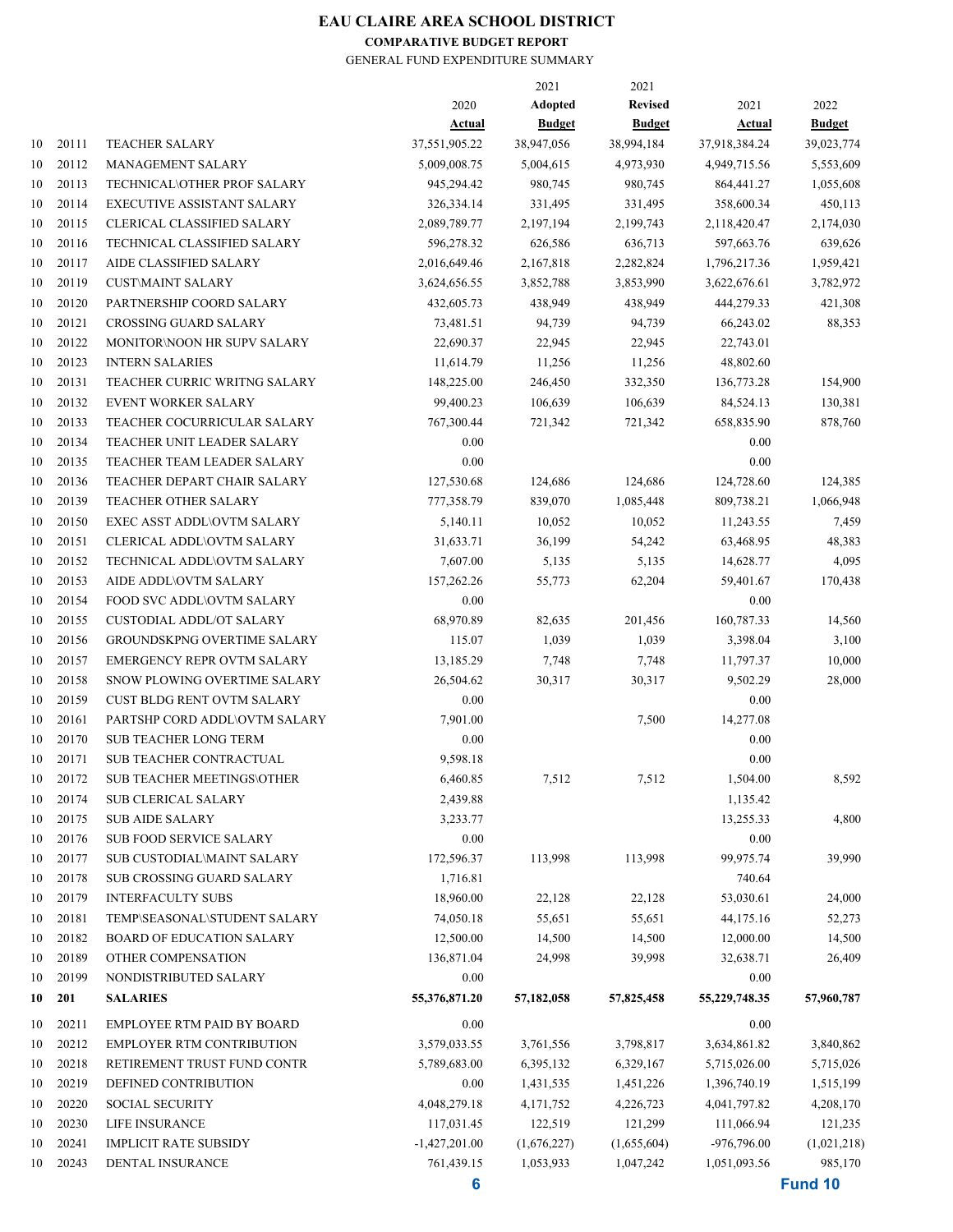#### **COMPARATIVE BUDGET REPORT**

|    |       |                                         |               | 2021          | 2021           |               |               |
|----|-------|-----------------------------------------|---------------|---------------|----------------|---------------|---------------|
|    |       |                                         | 2020          | Adopted       | <b>Revised</b> | 2021          | 2022          |
|    |       |                                         | <b>Actual</b> | <b>Budget</b> | <b>Budget</b>  | <b>Actual</b> | <b>Budget</b> |
| 10 | 20247 | DEFINED CONTRIBUTION                    | 1,384,401.06  |               |                | 0.00          |               |
| 10 | 20248 | <b>HEALTH INSURANCE</b>                 | 13,844,091.68 | 15,430,354    | 15,357,938     | 14,543,797.04 | 15,329,018    |
| 10 | 20249 | <b>HRA CONTRIBUTION</b>                 | 1,486,254.92  | 1,419,103     | 1,410,652      | 1,358,685.45  | 1,231,674     |
| 10 | 20251 | LONG TERM DISABILITY INSURANCE          | 196,484.60    | 207,040       | 205,340        | 197,206.26    | 208,510       |
| 10 | 20291 | CREDIT REIMBURSEMENT                    | 0.00          |               |                | 0.00          |               |
| 10 | 20292 | <b>ANNUITY PAYMENTS</b>                 | 2,700.00      | 2,700         | 2,700          | 2,700.00      |               |
| 10 | 20293 | OPEB STIPEND                            | 0.00          |               |                | 0.00          |               |
| 10 | 20299 | NONDISTRIBUTED BENEFITS                 | 0.00          |               |                | 0.00          |               |
| 10 | 202   | <b>EMPLOYEE BENEFITS</b>                | 29,782,197.59 | 32,319,397    | 32,295,500     | 31,076,179.08 | 32,133,646    |
| 10 | 20301 | <b>SUB TEACHER CONTRACTUAL</b>          | 0.00          |               |                | 0.00          |               |
| 10 | 20302 | SUB TEACHER MEETINGS/OTHER              | 0.00          |               |                | 0.00          |               |
| 10 | 20304 | <b>SUB CLERICAL</b>                     | 0.00          |               |                | 0.00          |               |
| 10 | 20305 | <b>SUB AIDE</b>                         | 0.00          |               |                | 0.00          |               |
| 10 | 20309 | <b>SUB TEACHER LONG TERM</b>            | 0.00          |               |                | 0.00          |               |
| 10 | 20312 | PROFESSIONAL DEVELOPMENT                | 463,524.31    | 341,267       | 619,063        | 625,505.40    | 452,920       |
| 10 | 20314 | <b>SUB/ADDL CLERICAL</b>                | 25,286.34     | 78,328        | 88,835         | 205, 653. 26  | 77,773        |
| 10 | 20317 | <b>SUB/ADDL BUILDINGS &amp; GROUNDS</b> | 470.35        |               | 1,252          | 65,081.33     | 16,000        |
| 10 | 20319 | <b>CONTRACTED SERVICES</b>              | 1,224,453.23  | 1,569,261     | 1,626,127      | 1,092,486.80  | 1,917,740     |
| 10 | 20321 | TECHNOLOGY REPAIRS/MAINT                | 577,417.83    | 695,025       | 695,025        | 572,846.58    | 649,364       |
| 10 | 20322 | COMPUTER & TECH EQUIP RENTAL            | 6,933.60      | 42,934        | 42,934         | 42,933.60     | 6,934         |
| 10 | 20324 | <b>REPAIR</b>                           | 309,579.27    | 317,926       | 317,926        | 215,464.38    | 312,011       |
| 10 | 20325 | VEHICLE & EQUIP RENTAL                  | 54,903.27     | 90,311        | 164,731        | 139,883.43    | 117,850       |
| 10 | 20326 | <b>SITE RENTAL</b>                      | 28,849.00     | 39,003        | 39,003         | 38,330.50     | 39,208        |
| 10 | 20327 | <b>CONSTRUCTION SERVICES</b>            | 0.00          |               | 1,158,597      | 1,210,518.38  | 1,317,204     |
| 10 | 20328 | <b>BUILDING RENTAL</b>                  | 112,597.00    | 122,150       | 122,150        | 69,929.75     | 115,900       |
| 10 | 20329 | <b>CLEANING SERVICES</b>                | 85,813.40     | 107,865       | 107,865        | 98,177.12     | 107,865       |
| 10 | 20331 | <b>GAS FOR HEAT</b>                     | 430,954.76    | 445,450       | 445,450        | 538,726.38    | 497,623       |
| 10 | 20332 | OIL FOR HEAT                            | 24,474.01     | 13,500        | 13,500         | 33,618.41     | 16,100        |
| 10 | 20336 | <b>ELECTRICITY</b>                      | 1,265,111.37  | 1,343,200     | 1,343,200      | 1,289,208.10  | 1,296,900     |
| 10 | 20337 | <b>WATER</b>                            | 70,380.01     | 73,000        | 73,000         | 68,700.90     | 74,550        |
| 10 | 20338 | <b>SEWER</b>                            | 217,880.63    | 194,150       | 194,150        | 189,477.59    | 224,150       |
| 10 | 20341 | PUPIL TRANSPORTATION                    | 4,130,472.93  | 4,822,147     | 4,848,291      | 4,603,755.40  | 5,175,687     |
| 10 | 20342 | <b>EMPLOYEE TRAVEL</b>                  | 138,888.24    | 177,535       | 180,831        | 64,174.03     | 233,428       |
| 10 | 20343 | CONTRACTED SERVICE TRAVEL               | 0.00          |               | 1,028          | 1,241.19      | 238           |
| 10 | 20344 | SHUTTLE TRAVEL REIMBURSEMENT            | 0.00          |               |                | 0.00          |               |
| 10 | 20345 | PUPIL LODGING\MEALS                     | $0.00\,$      |               |                | 6,182.27      | 1,370         |
|    | 20348 | <b>VEHICLE FUEL</b>                     | 56,108.36     | 72,950        | 78,075         | 41,193.95     | 70,100        |
| 10 | 20351 |                                         |               |               |                |               |               |
| 10 |       | <b>ADVERTISING</b>                      | 22,642.25     | 27,100        | 27,100         | 18,526.25     | 33,500        |
| 10 | 20353 | POSTAGE                                 | 128,163.10    | 151,000       | 151,000        | 114,280.13    | 145,900       |
| 10 | 20354 | PRINTING AND BINDING                    | 56,227.67     | 60,500        | 60,500         | 38,608.71     | 66,350        |
| 10 | 20355 | <b>TELEPHONE</b>                        | 209,248.72    | 397,998       | 185,461        | 153,259.88    | 151,434       |
| 10 | 20358 | <b>INTERNET ACCESS</b>                  | 0.00          |               | 189,299        | 215,698.76    | 22,111        |
| 10 | 20360 | TECHNOLOGY AND SOFTWARE SERV            | 1,106,630.83  | 1,549,994     | 1,666,796      | 1,700,799.16  | 2,010,215     |
| 10 | 20361 | CLERICAL ADDL TIME                      | 0.00          |               |                | 0.00          |               |
| 10 | 20363 | AIDE ADDL TIME                          | 0.00          |               |                | 0.00          |               |
| 10 | 20365 | SOFTWARE MAINTENANCE                    | 0.00          |               |                | 0.00          |               |
| 10 | 20369 | TEACHER ADDL TIME                       | 0.00          |               |                | 0.00          |               |
| 10 | 20370 | NONGOVERNMENTAL PAYMENT                 | 0.00          |               |                | 0.00          |               |
| 10 | 20371 | SUB TEACHER CONTRACTUAL                 | 401,803.67    | 497,197       | 497,352        | 356,184.33    | 511,343       |
| 10 | 20372 | <b>SUB TEACHER MEETINGS/OTHER</b>       | 93,454.20     | 156,720       | 184,356        | 71,056.16     | 379,733       |
| 10 | 20374 | <b>SUB CLERICAL</b>                     | 56,080.43     |               |                | 0.00          | 1,904         |
| 10 | 20375 | <b>SUB AIDE</b>                         | 132,247.78    | 102,148       | 107,444        | 226,449.21    | 134,957       |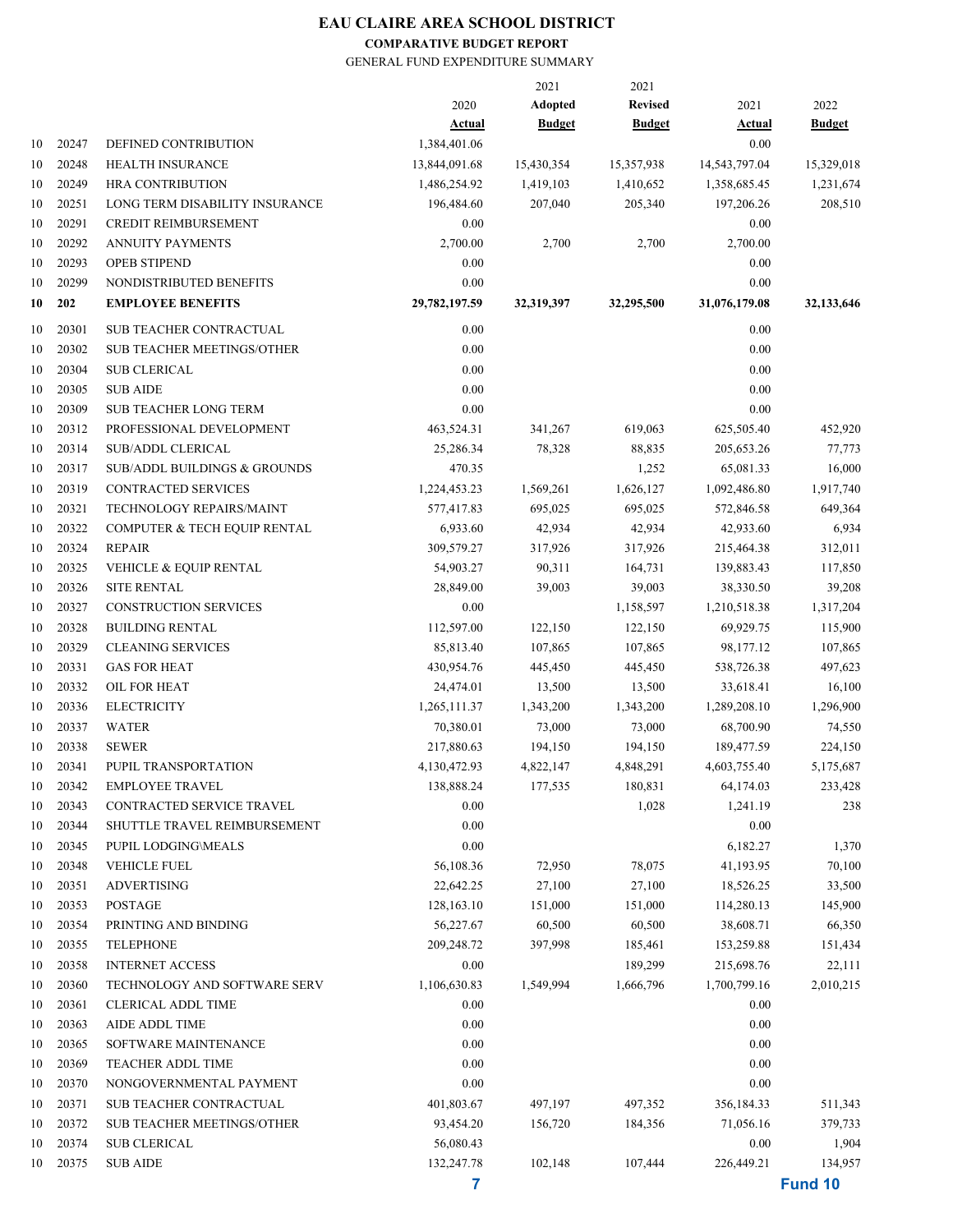#### **COMPARATIVE BUDGET REPORT**

|    |        |                                |               | 2021           | 2021                   |               |               |
|----|--------|--------------------------------|---------------|----------------|------------------------|---------------|---------------|
|    |        |                                | 2020          | <b>Adopted</b> | <b>Revised</b>         | 2021          | 2022          |
|    |        |                                | <b>Actual</b> | <b>Budget</b>  | <b>Budget</b>          | <b>Actual</b> | <b>Budget</b> |
| 10 | 20378  | <b>SUB TEACHER LONG TERM</b>   | 1,058,669.79  | 527,839        | 642,311                | 1,378,538.99  | 527,839       |
| 10 | 20379  | OTHER NONGOVERNMENTAL PMT      | 1,445,107.28  | 1,334,799      | 1,495,130              | 1,219,921.00  | 1,832,734     |
| 10 | 20381  | PAYMENT TO MUNICIPALITY        | 220,314.46    | 18,935         | 20,935                 | 13,096.37     | 382,625       |
| 10 | 20382  | PAYMENT TO WIS SCHOOL DISTRICT | 4,757,479.34  | 6,096,147      | 6,096,147              | 6,120,992.21  | 6,247,482     |
| 10 | 20384  | PAYMENT TO NONWIS SCH DISTRICT | 0.00          |                |                        | 0.00          |               |
| 10 | 20385  | PAYMENT TO COUNTY              | 0.00          |                |                        | 1,979.70      | 2,845         |
| 10 | 20386  | PAYMENT TO CESA                | 240,046.00    | 17,983         | 86,134                 | 68,901.00     | 8,575         |
| 10 | 20387  | PAYMENT TO STATE               | 1,292,101.38  | 1,231,943      | 1,237,393              | 1,226,134.82  | 1,357,750     |
| 10 | 20389  | PAYMENT TO WI TECH COLLEGE     | 114,931.06    | 126,557        | 126,557                | 161,281.23    | 68,700        |
| 10 | 203    | <b>PURCHASED SERVICES</b>      | 20,559,245.87 | 22,842,862     | 24,934,948             | 24,298,796.66 | 26,606,912    |
| 10 | 20411  | <b>GENERAL SUPPLIES</b>        | 2,132,817.72  | 2,730,812      | 2,901,438              | 2,509,613.58  | 3,345,680     |
| 10 | 20415  | <b>FOOD</b>                    | 6,773.81      | 17,135         | 22,235                 | 3,816.75      | 12,825        |
| 10 | 20417  | <b>DUPLICATING PAPER</b>       | 124,664.47    | 155,441        | 157,135                | 102,430.05    | 153,173       |
| 10 | 20420  | APPAREL                        | 142,673.67    | 261,982        | 323,801                | 324, 311.76   | 199,175       |
| 10 | 20421  | <b>EQUIP\VEH ADD NOT DEPR</b>  | 0.00          |                |                        | 0.00          |               |
| 10 | 20422  | EQUIP\VEH REPL NOT DEPR        | 0.00          |                |                        | 0.00          |               |
| 10 | 20423  | COMPUTER ADDITIONAL            | 0.00          |                |                        | 0.00          |               |
| 10 | 20424  | <b>COMPUTER REPLACEMENT</b>    | 0.00          |                |                        | 0.00          |               |
| 10 | 20431  | AV PURCHASE\RENTAL             | 2,185.08      | 9,590          | 9,590                  | 0.00          | 2,650         |
| 10 | 20432  | <b>LIBRARY BOOKS</b>           | 328, 102.51   | 333,255        | 345,634                | 327,863.29    | 362,362       |
| 10 | 20433  | STUDENT NEWSPAPERS\MAGAZINES   | 21,590.78     | 27,982         | 27,982                 | 18,696.07     | 26,125        |
| 10 | 20435  | <b>STUDENT SOFTWARE</b>        | 0.00          |                |                        | 0.00          |               |
| 10 | 20439  | STUDENT REFERENCE MATERIALS    | 293,470.64    | 201,124        | 311,640                | 315,086.74    | 189,816       |
| 10 | 20441  | EQUIP\VEH ADD NOT DEPR         | 140,239.82    | 87,143         | 187,794                | 192,079.86    | 52,627        |
| 10 | 20442  | EQUIP\VEH REPL NOT DEPR        | 113,320.84    | 144,118        | 154,714                | 195,614.27    | 59,583        |
| 10 | 20444  | <b>FURNITURE\FIXTURES</b>      | 60,565.47     | 60,340         | 80,799                 | 71,166.24     | 121,180       |
| 10 | 20451  | <b>RESALE EXPENSE</b>          | 76,855.67     |                |                        | 11,064.86     |               |
| 10 | 20452  | <b>RESALE REVENUE</b>          | $-72,513.33$  |                |                        | $-11,202.77$  |               |
| 10 | 20460  | EQUIPMENT COMPONENTS           | 53,919.49     | 20,808         | 20,808                 | 54,128.24     | 15,758        |
| 10 | 20471  | <b>TEXTBOOKS</b>               | 74,198.88     | 351,684        | 383,512                | 367,424.21    | 161,352       |
| 10 | 20472  | <b>WORKBOOKS</b>               | 220,642.56    | 399,414        | 386,844                | 341,242.03    | 307,121       |
| 10 | 20480  |                                | 683,468.35    | 2,213,735      |                        |               |               |
|    | 20482  | NON-CAPITAL TECHNOLOGY (<400)  | 1,183,723.56  |                | 2,306,963<br>3,687,337 | 2,332,542.65  | 355,814       |
| 10 |        | NON CAP HARDWARE (400-4999)    |               | 3,684,335      |                        | 4,014,452.26  | 1,241,422     |
| 10 | 20483  | NON-CAPITAL SOFTWARE (400-4999 | 1,939.99      |                | 1,065                  | 1,065.37      |               |
| 10 | 20491  | NONSTUDENT PROF REF MATERIALS  | 87,558.82     | 78,783         | 103,136                | 58,491.64     | 83,675        |
| 10 | 204    | <b>NON-CAPITAL OBJECTS</b>     | 5,676,198.80  | 10,777,681     | 11,412,427             | 11,229,887.10 | 6,690,338     |
| 10 | 20517  | <b>SITE RENTAL</b>             | 0.00          |                |                        | 0.00          |               |
| 10 | 20521  | <b>SITE RENOVATION</b>         | 281,539.74    | 508,157        | 14,700                 | 0.00          |               |
| 10 | 20522  | SITE IMPROVEMENTS REPLACEMENT  | 0.00          | 46,660         |                        | 0.00          | 70,000        |
| 10 | 20537  | <b>BUILDING RENTAL</b>         | 0.00          |                |                        | 0.00          |               |
| 10 | 20541  | <b>BUILDING IMPROVEMENT</b>    | 1,330,849.86  | 764,000        | 103,500                | 19,525.96     |               |
| 10 | 20551  | EQUIP\VEH ADD NOT DEPR         | 0.00          |                |                        | 0.00          |               |
| 10 | 20552  | COMPUTER ADD GROUP DEPR        | 0.00          |                |                        | 0.00          |               |
| 10 | 20553  | EQUIP\VEH ADD INDIV DEPR       | 130,001.57    | 50,567         | 89,282                 | 83,737.69     | 214,799       |
| 10 | 20561  | EQUIP\VEH REPL NOT DEPR        | 0.00          |                |                        | 0.00          |               |
| 10 | 20562  | COMPUTER REPL GROUP DEPR       | 0.00          |                |                        | 0.00          |               |
| 10 | 20563  | EQUIP\VEH REPL INDIV DEPR      | 254,211.28    | 244,117        | 229,815                | 201,179.74    | 182,658       |
| 10 | 20571  | <b>EQUIPMENT RENTAL</b>        | 0.00          |                |                        | 0.00          |               |
| 10 | 20572  | <b>VEHICLE RENTAL</b>          | 0.00          |                |                        | 0.00          |               |
| 10 | 20581  | TECHNOLOGY RELATED HARDWARE    | 989,448.05    | 211,428        | 211,428                | 315,030.19    | 733,052       |
| 10 | 20582  | TECHNOLOGY SOFTWARE            | 0.00          |                |                        | 0.00          |               |
|    | 10 205 | <b>CAPITAL OBJECTS</b>         | 2,986,050.50  | 1,824,929      | 648,725                | 619,473.58    | 1,200,509     |